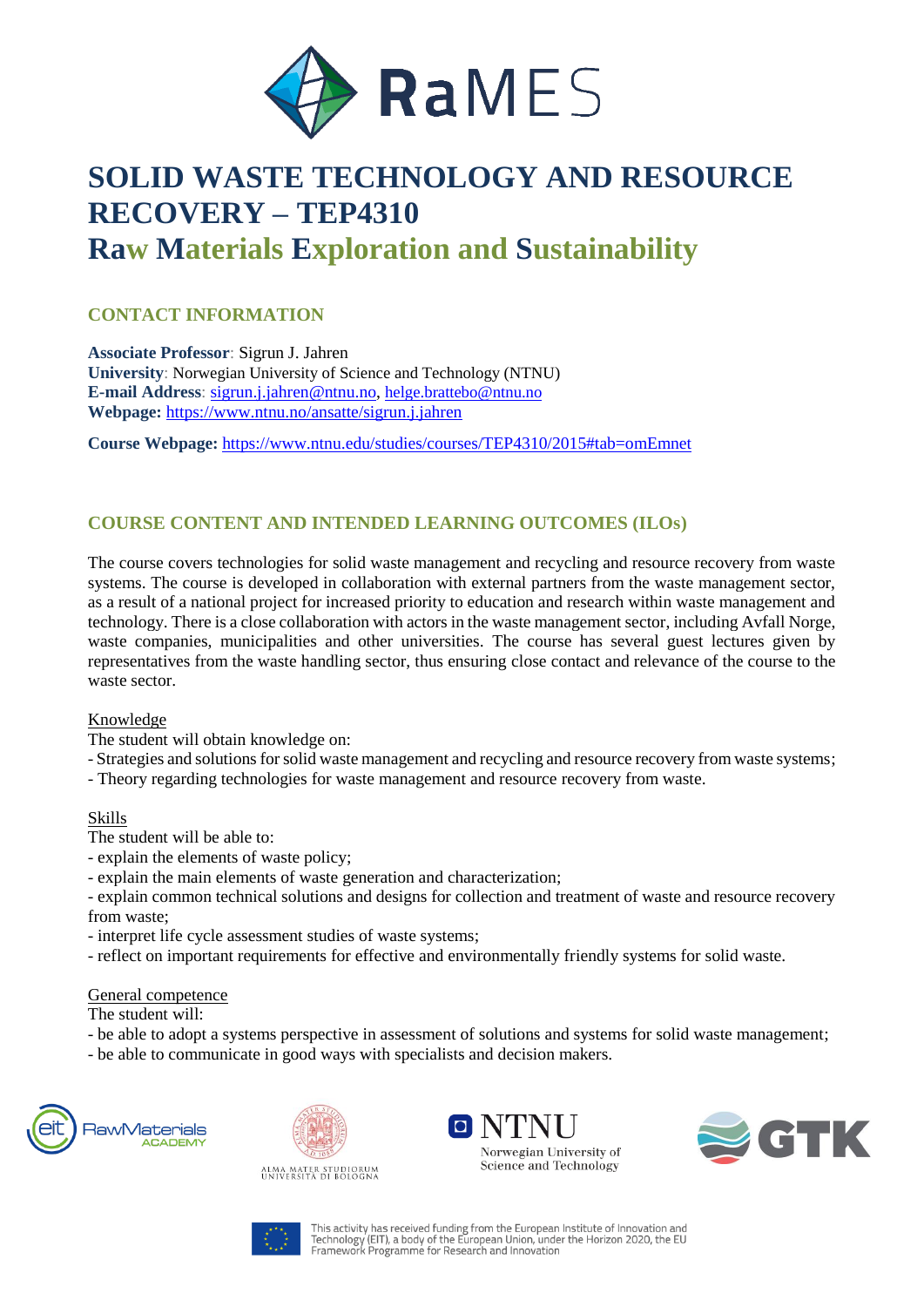

### **Aligning with the EIT OLOs:**

- $\boxtimes$  EIT OLO 1 Making value judgments and sustainability competencies 2 - Highly relevant to the course content – The course trains the students in value judgements related to the role of waste management in a sustainable development by introducing them to new concepts and tools (lectures), by letting them apply these concepts and tools in different practical case studies (exercises and semester project), and through a poster presentation and extensive discussions in class.
- $\Box$  EIT OLO 2 Entrepreneurship skills and competencies
- $\Box$  EIT OLO 3 Creativity skills and competencies 1 - Marginally relevant to the course – through the semester project the students are encouraged to investigate a relevant topic, and within this there is also room for the development of new ideas
- $\Box$  EIT OLO 4 Innovation skills and competencies
- ☑ EIT OLO 5 Research skills and competencies 2 - Highly relevant to the course content – The course trains the students in developing research skills and competencies through the semester project, where the students work in interdisciplinary teams to investigate practical real-life problems related to waste management.
- $\boxtimes$  EIT OLO 6 Intellectual transforming skills and competencies 1 - Marginally relevant to the course content – The course exposes the students to some extent to practical experiences through excursions and guest lectures by the waste industry representatives. These experiences are relevant for motivating the questions they are addressing in the exercises and for critically reflecting on the effectiveness of existing waste strategies in different contexts.
- $\Box$  EIT OLO 7 Leadership skills and competencies

## **ASSESSMENT METHODS AND GRADING SYSTEM**

Different assessment methods will be used to evaluate the students: content-based, competence-based and impact-based assessments. Content-based assessment refers to assessment tasks that mainly ask the learner about facts. Competence-based assessment refers to assessment of intended learning outcomes that ask the learner to show ability to also use these facts. Impact-based assessments take the assessment of competencies one step further and ask the learner to use these competencies in a real-life situation to create a change or solve a challenge. Active participation during the course is key to stimulate the students and allow them to reflect on topics related to waste management in a circular economy setting.

The course includes lectures, exercises and a semester project. The lectures equip the students with concepts and tools for approaching problems related to waste management in different contexts. The lectures have a strong focus on discussions and interactive learning. In the exercises and the semester project (which is conducted in multidisciplinary teams), the students learn to apply these concepts and tools to different practical problems in the waste management sector, and to improve their skills in making value judgements related to the sustainability of alternative solutions (OLOs 1 and 5).











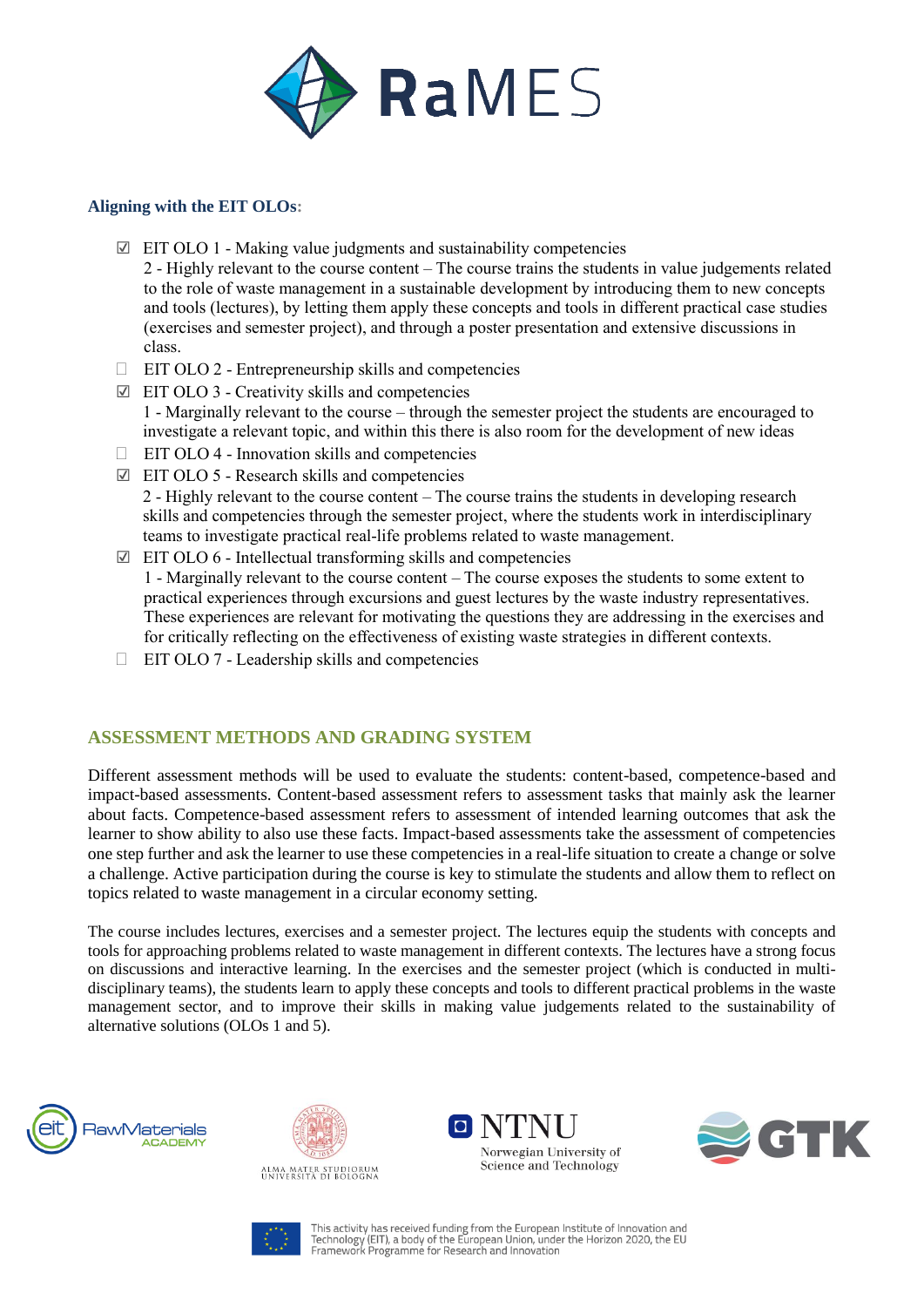

The exam consists of two components: (i) a poster presentation of the practical case study conducted and (ii) an written examination. Both components test OLOs 1, and 5, however, the case study and poster presentation focus more on OLO5, while the written exam focuses more on OLO1. In the poster presentation, the students are asked to demonstrate how they have applied different research tools (including literature study, quantitative and qualitative research methods, work in cross-disciplinary teams) in order to identify and evaluate alternative solutions to specific problems (OLO5). The focus of the written exam lies on testing the students' ability to make critical value judgements related to different waste treatment alternatives. The students need to be able to critically reflect on consequences of alternative strategies and technologies in different contexts (OLO1).

| <b>ASSESSMENT METHOD</b> | <b>WEIGHT ON</b><br><b>FINAL GRADE</b> |
|--------------------------|----------------------------------------|
| Poster presentation      | 30%                                    |
| Final Exam (written)     | 70%                                    |

# **COURSE SESSIONS**

**Reading materials:** Selected parts of textbook: Thomas H. Christensen: "Solid Waste Technology & Management", Wiley 2011. Selected research publications and other materials will be available on Blackboard. Lecture notes are available on Blackboard the night before the lecture.

| Session 1  | <b>INTRODUCTION TO THE COURSE</b>                    |
|------------|------------------------------------------------------|
| Content    | • Introduction to the course                         |
|            | • Outline of the contents and the assessment methods |
|            | • Brief introduction to semester project work        |
|            | • Presentation of lecturers                          |
|            | • Brief presentation of the textbook                 |
| Readings   |                                                      |
| Assignment |                                                      |

| Session 2  | <b>INTRODUCTION TO WASTE MANAGEMENT &amp; ENGINEERING</b> |
|------------|-----------------------------------------------------------|
| Content    | • Introduction to waste management and waste engineering  |
| Readings   | Textbook chapters 1.1-1.2                                 |
| Assignment |                                                           |









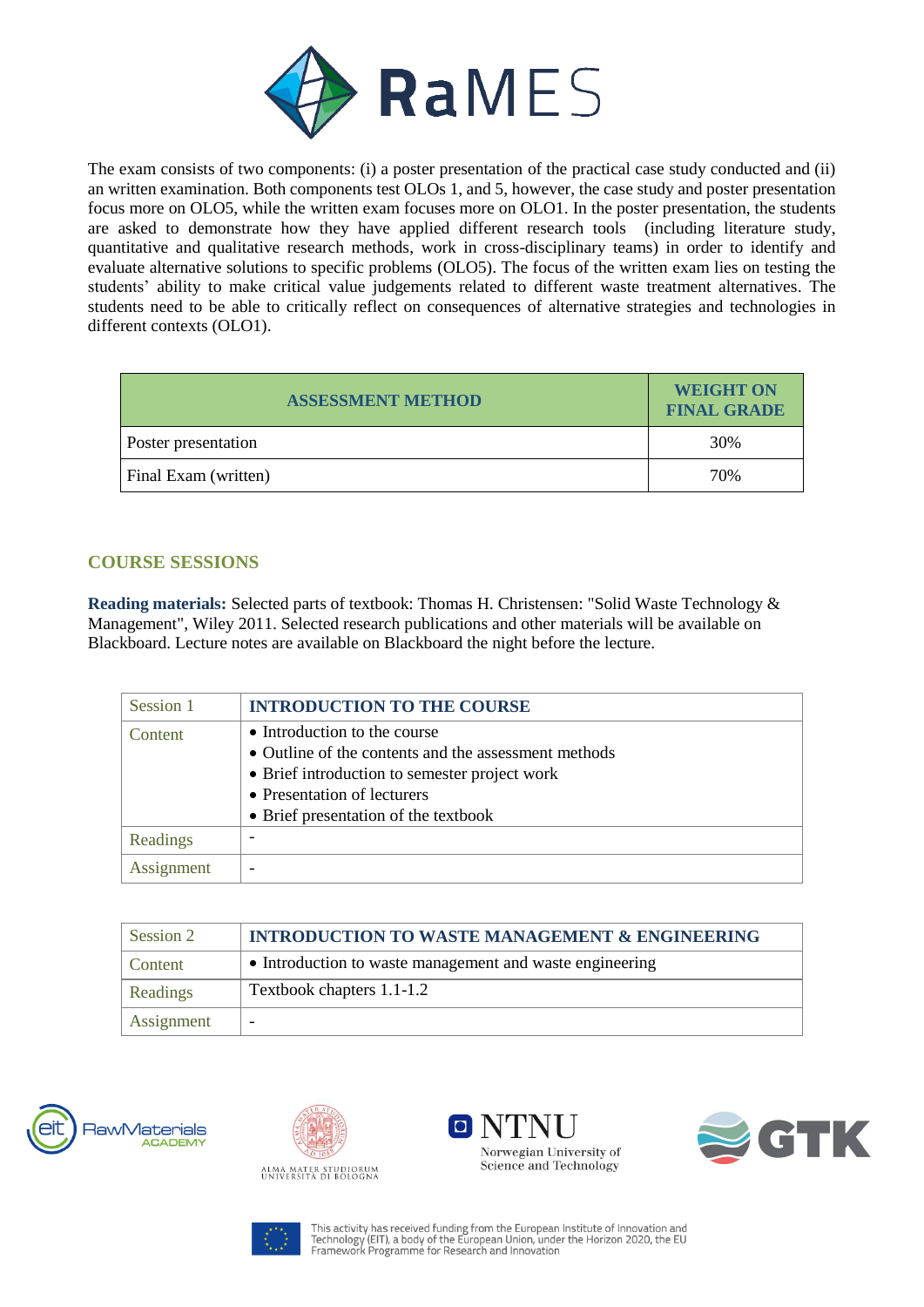

| Session 3  | <b>WASTE ECONOMICS, POLICY AND LEGISLATION</b> |
|------------|------------------------------------------------|
| Content    | • Waste economics                              |
|            | • Waste policy                                 |
|            | • Waste legislation                            |
| Readings   | Textbook chapters 1.3-1.4                      |
| Assignment | Exercise: Waste economics                      |

| Session 4       | <b>WASTE GENERATION AND CHARACTERIZATION</b> |
|-----------------|----------------------------------------------|
| Content         | • Waste generation                           |
|                 | • Waste characterization                     |
| <b>Readings</b> | Textbook chapters 2.1-2.5                    |
| Assignment      | Exercise: Waste generation and composition   |

| Session 5       | <b>LCA OF WASTE MANAGEMENT SYSTEMS</b> |
|-----------------|----------------------------------------|
| Content         | • Basic principles of LCA              |
|                 | • LCA in waste management              |
| <b>Readings</b> | Textbook chapters 3.1-3.3              |
| Assignment      | Exercise: LCA                          |

| Session 6  | <b>WASTE MINIMIZATION AND MATERIAL RECYCLING</b>  |
|------------|---------------------------------------------------|
| Content    | • The waste hierarchy                             |
|            | • Waste minimization principles                   |
|            | • Material recycling principles                   |
| Readings   | Textbook chapters 4.1-4.2, 5.1-5.5                |
| Assignment | Field visit to the city's waste collection center |

| Session 7  | MECHANICAL WASTE TREATMENT                                                  |
|------------|-----------------------------------------------------------------------------|
| Content    | • Principles of mechanical waste treatment                                  |
|            | • Description of case from Trondheim                                        |
|            | The lecture is given by a guest lecturer from the municipality of Trondheim |
| Readings   | Textbook chapters 6.1-6.4, 7.1-7.2                                          |
| Assignment | Field visit to the city's waste collection center                           |









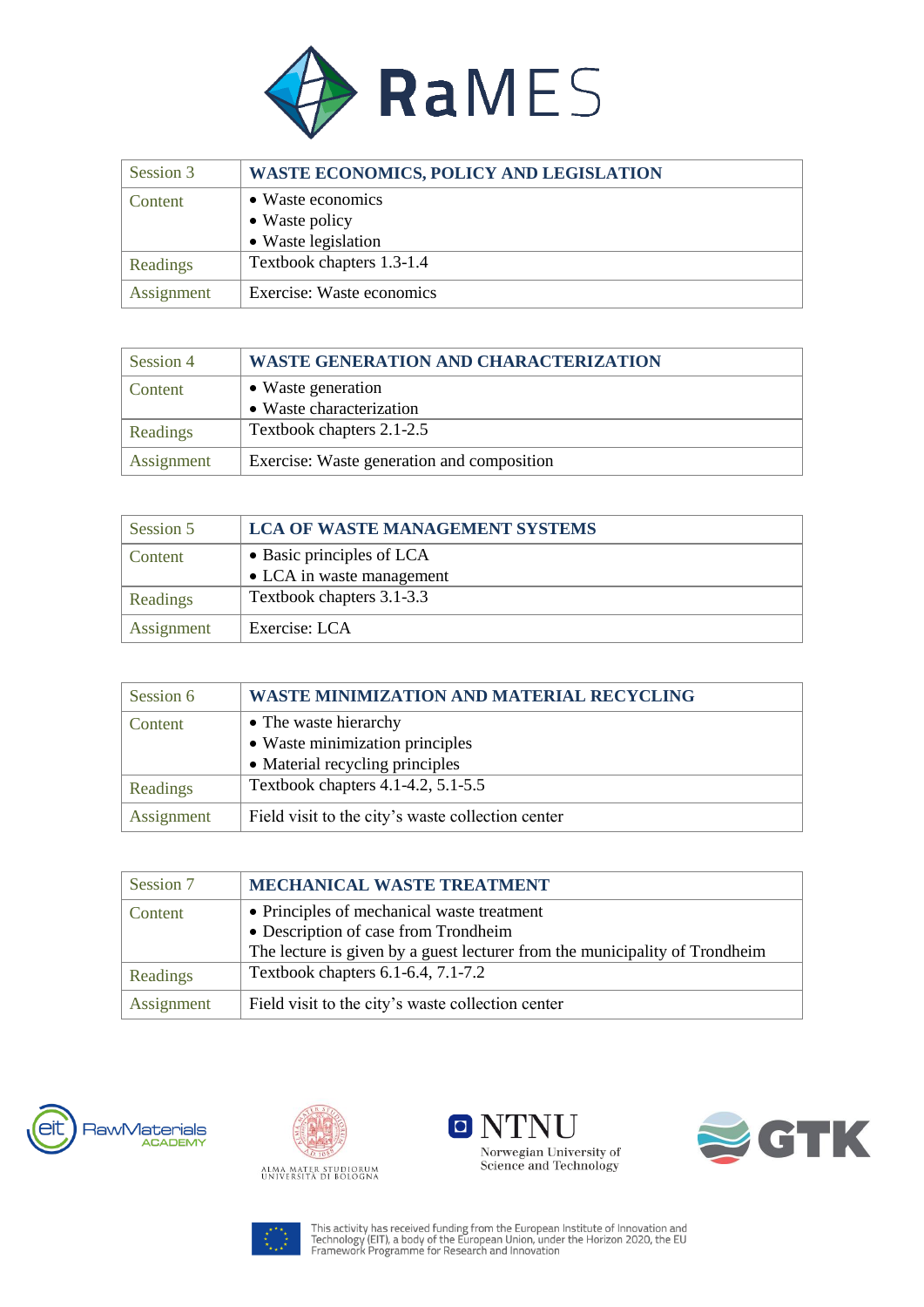

| Session 8  | THERMAL WASTE TREATMENT                            |
|------------|----------------------------------------------------|
| Content    | • Thermal waste treatment principles               |
|            | • Calorific value                                  |
|            | • Flue gas treatment                               |
|            | • Description of different plants-case studies     |
| Readings   | Textbook chapters 8.1-8.8                          |
| Assignment | Exercise: Waste incineration                       |
|            | Field visit to the city's waste incineration plant |
|            | Guest lecture (from incineration plant)            |

| Session 9  | <b>BIOLOGICAL WASTE TREATMENT</b>                     |
|------------|-------------------------------------------------------|
| Content    | $\bullet$ Composting                                  |
|            | • Anaerobic digestion                                 |
|            | • Operating parameters                                |
|            | • End products                                        |
| Readings   | Textbook chapters 9.1-9.6                             |
| Assignment | Exercise: Biological waste treatment                  |
|            | Guest lecture (from biogas plant or composting plant) |

| Session 10 | <b>LANDFILLING</b>                              |
|------------|-------------------------------------------------|
| Content    | • Landfilling in the waste hierarchy            |
|            | • Regulations in EU and in Norway               |
|            | • Landfill build-up                             |
|            | • Waster balance of landfills                   |
|            | • Leachate quality                              |
|            | $\bullet$ Landfill gasses – quality, collection |
| Readings   | Textbook chapters 10.1-10.14                    |
| Assignment | Exercise: Landfilling                           |

| Session 11 | <b>HAZARDOUS WASTE AND SPECIAL WASTE</b>                                                                                                      |
|------------|-----------------------------------------------------------------------------------------------------------------------------------------------|
| Content    | • Hazardous waste characterization and handling<br>• Producer responsibility<br>$\bullet$ WEEE<br>• Plastic and microplastic<br>• Rare metals |
| Readings   | Textbook chapters $11.1 - 11.5 +$ given readings                                                                                              |